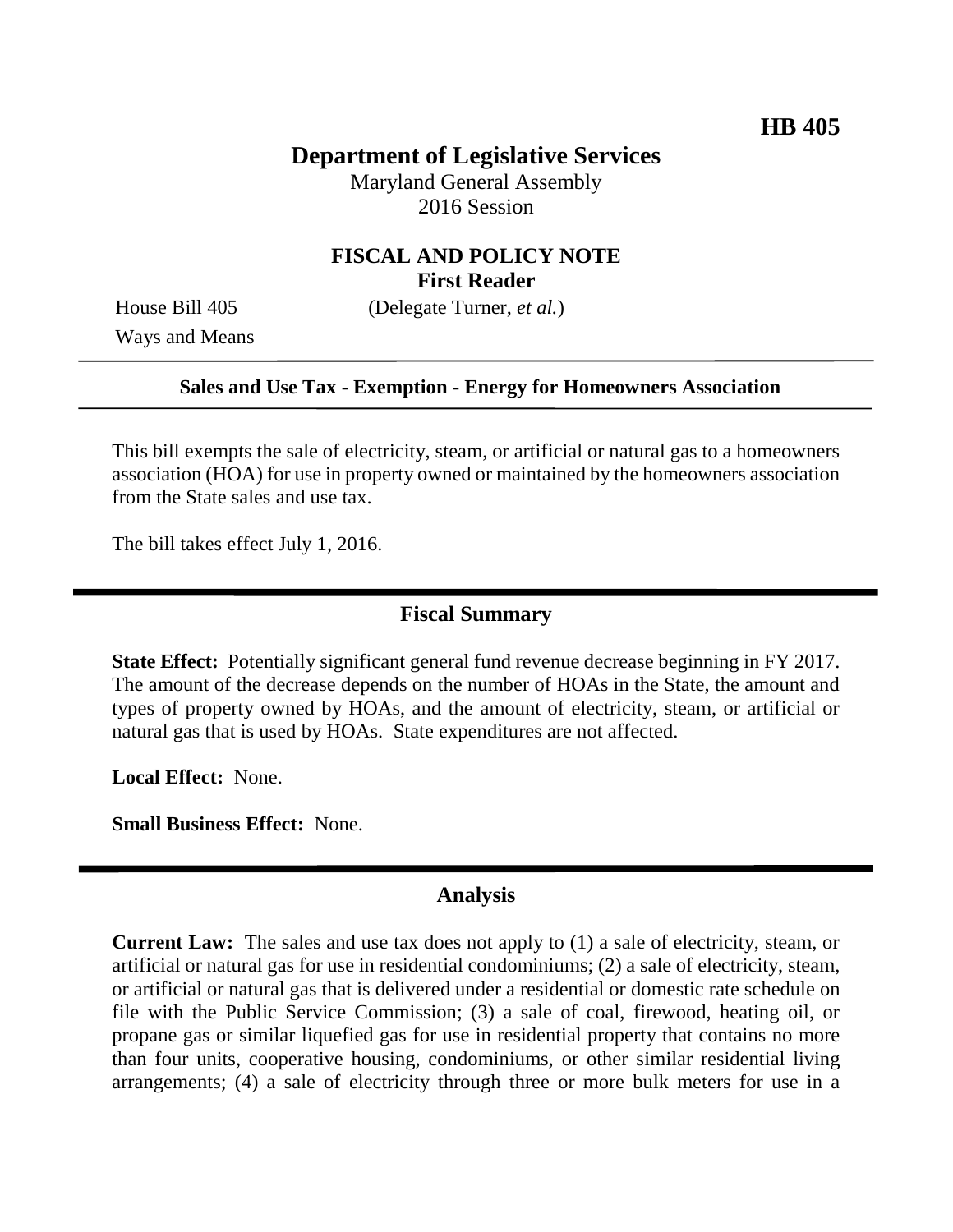nonprofit planned retirement community of more than 2,000 housing cooperative or condominium units if ownership of units is restricted by age, any unit is served by an individual meter, and on or before July 1, 1979, at least three bulk meters served the community; or (5) a sale of electricity generated by specified solar energy equipment or residential wind energy equipment for the use in residential property owned by an eligible customer generator.

The sales and use tax also does not apply to the sale of geothermal equipment, residential wind energy equipment, or solar energy equipment. Solar energy equipment is equipment that uses solar energy to heat or cool a structure, generates electricity to be used in a structure or supplied to the electric grid, or provides hot water for use in a structure. Solar energy equipment does not include equipment that is part of a nonsolar energy system or that uses any type of recreational facility or equipment as a storage medium.

**Background:** The sales and use tax is the State's second largest source of general fund revenue, accounting for approximately \$4.5 billion in fiscal 2016 and \$4.7 billion in fiscal 2017, according to the December 2015 revenue forecast. **Exhibit 1** shows the sales and use tax rates in surrounding states and the District of Columbia.

**Exhibit 1**

| тэхтнэн н<br>Sales and Use Tax Rates in Maryland and Surrounding States                                                                             |  |  |  |  |  |  |
|-----------------------------------------------------------------------------------------------------------------------------------------------------|--|--|--|--|--|--|
| $0\%$                                                                                                                                               |  |  |  |  |  |  |
| 5.75%; 10% for liquor sold for off-the-premises consumption and<br>restaurant meals, liquor for consumption on the premises, and<br>rental vehicles |  |  |  |  |  |  |
| 6%<br>9% for alcoholic beverages                                                                                                                    |  |  |  |  |  |  |
| 6% plus 1% or 2% in certain local jurisdictions                                                                                                     |  |  |  |  |  |  |
| 5.3%; 2.5% for food, both rates include 1% for local jurisdictions                                                                                  |  |  |  |  |  |  |
| 6%; plus 0.5% or 1% in certain municipalities                                                                                                       |  |  |  |  |  |  |
|                                                                                                                                                     |  |  |  |  |  |  |

\*An additional state tax of 0.7% is imposed in localities in Northern Virginia and the Hampton Roads region.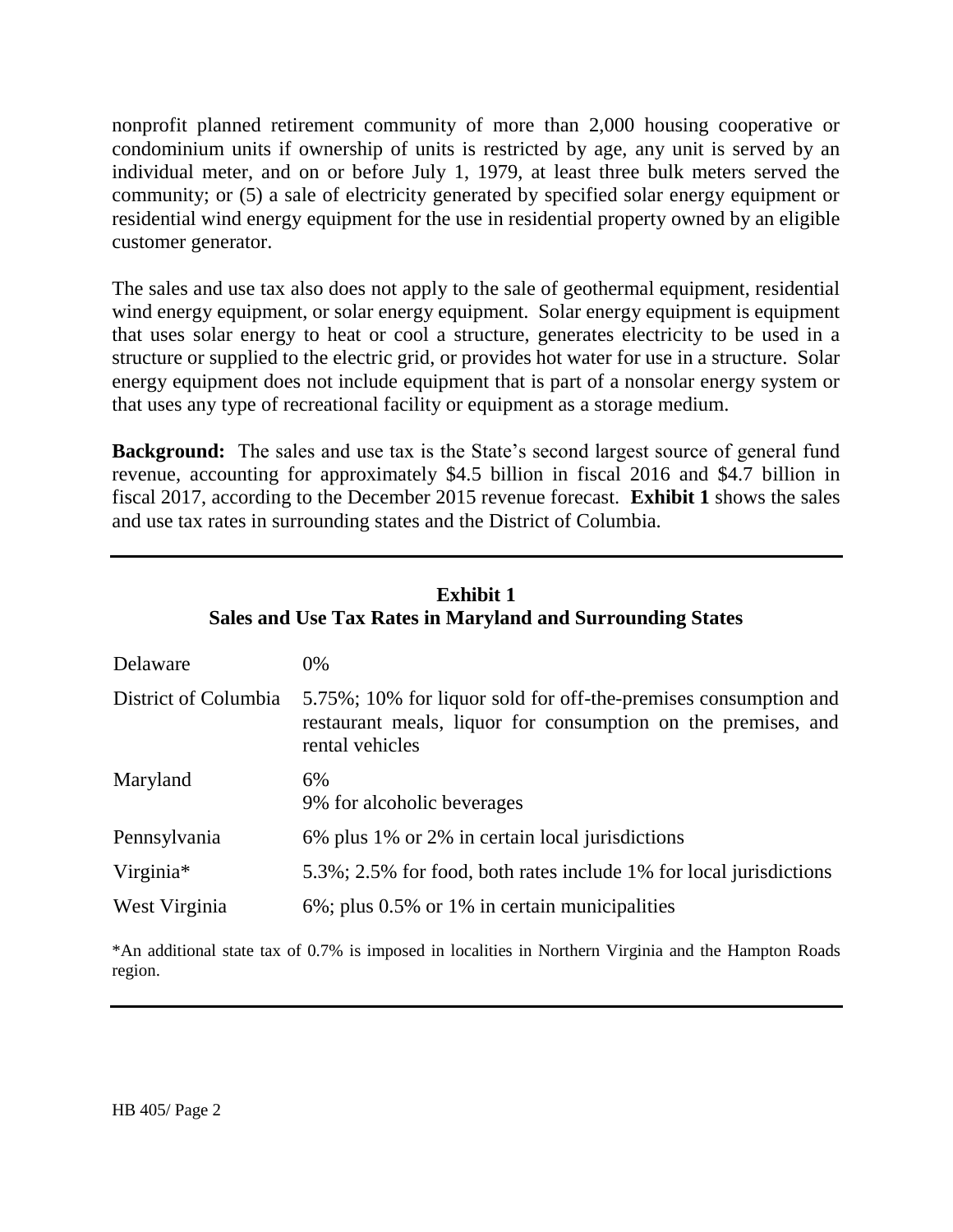### *Common Ownership Communities*

Across the country, a growing number of newly constructed residential properties are being built as part of planned communities or associations. In addition, over the past several decades many high-rise rental apartment buildings have converted to condominium or cooperative housing corporation ("co-ops") communities. Typically, these communities are designed to give homeowners, whether in a large development of single-family homes or townhouses or a building of multi family dwelling units, control over services and amenities that might otherwise be provided, if at all, by local governments.

Community associations are usually nonprofit organizations whose primary purpose is to serve the needs of their homeowners and maintain the common areas of the community. Similar to the services traditionally provided by local governments, these associations provide basic neighborhood amenities such as street lighting, trash disposal, and grounds maintenance and often maintain facilities such as pools, playgrounds, and community centers.

In order to provide these services, the associations are usually authorized under their governing documents to collect fees from the homeowners in the community and to enter into contracts with third parties for the delivery of the services. The governing bodies of these associations strive to strike a balance between providing community services while enforcing the association's covenants and rules so as to protect the property values of the community as a whole. The membership of these governing bodies, after the builder has relinquished control, is usually composed of homeowners elected by the community at large. In addition to their own governing documents, these associations are also subject to any appropriate federal, state, or local laws.

According to the Community Associations Institute (CAI), there are over 323,600 community associations nationwide, which contain approximately 25.9 million housing units and 63.4 million residents. CAI notes that there are 2,000-3,000 new community associations established annually, and that more than 80% of new housing starts are in some form of a community association. In addition, CAI reports that more than 2 million people serve on the governing bodies of these associations and collect more than \$51 billion in assessments from their homeowners.

The development of newly constructed or newly converted housing communities in Maryland over the past several decades tracks nationwide trends. According to CAI, it is estimated that in Maryland 6,400 communities are governed by a community association, over 1.2 million residents live in a community association, and over \$1 billion in annual assessments is collected by community associations.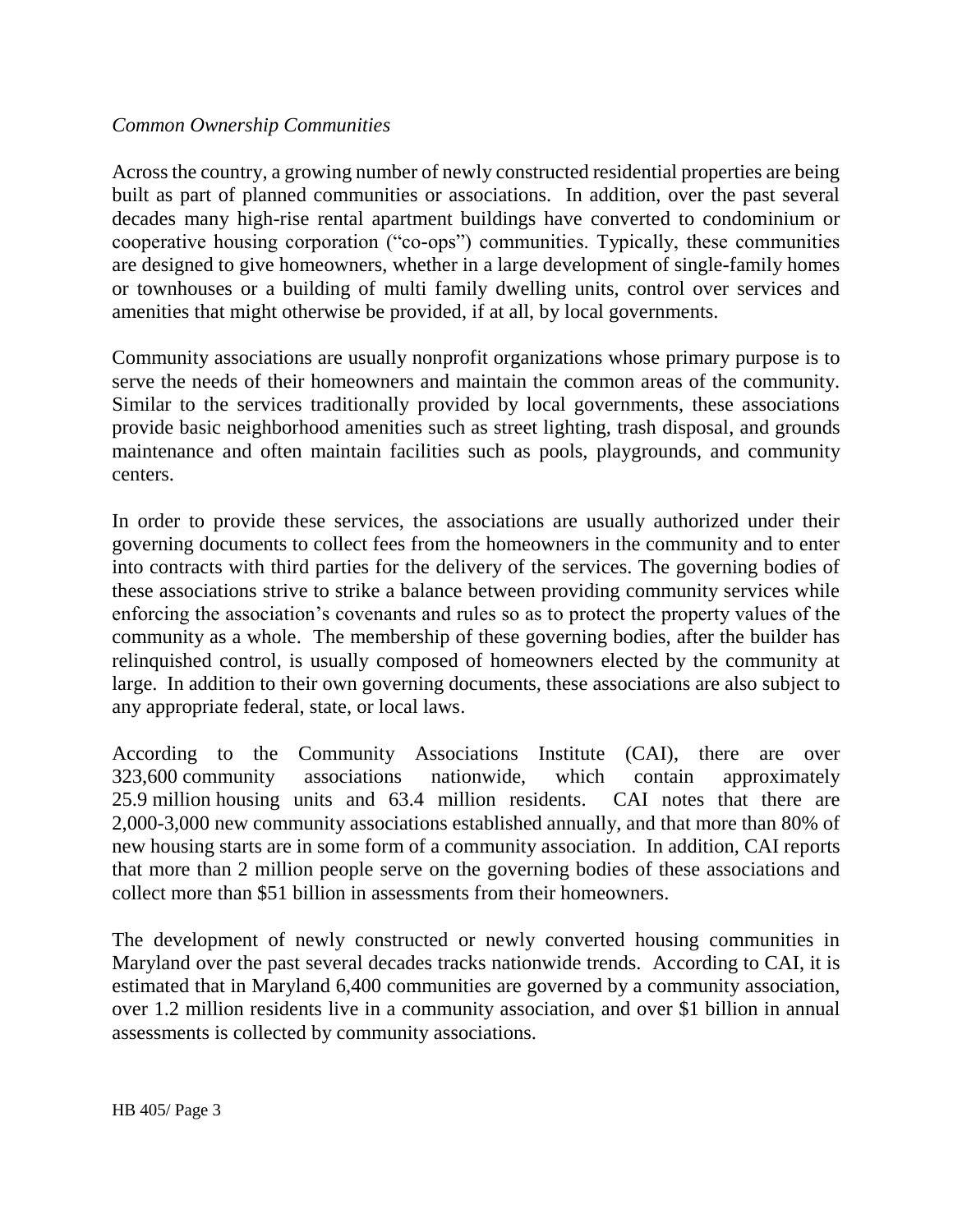While a housing community can be organized as one of several different community or civic associations, most communities in Maryland are established under State law as condominiums, homeowners associations, or cooperative housing corporations. Collectively, these associations are often known as common ownership communities (COCs).

Since registration of COCs is not required statewide, the exact number of COCs in Maryland is unknown. However, public offering statements for condominium regimes are required by law to be registered with the Secretary of State. Statewide for 2015, Secretary of State registration records show that there are 2,619 condominium regimes, and the State Department of Assessments and Taxation, which maintains assessment records based on class of property, reports that there are 206,180 condominium units.

**State Fiscal Effect:** Sales and use tax revenues may decrease by a significant amount beginning in fiscal 2017. The amount of the decrease cannot be reliably estimated and depends on several factors, including the number of HOAs in the State, the amount and types of property owned by HOAs, and the amount of electricity, steam, or artificial or natural gas that is used by HOAs.

Because it is not known how many HOAs are in the State, it is also not known how many of these HOAs own properties that use electricity, steam, or artificial or natural gas. It is assumed that some smaller HOAs may not own any such property, while some larger HOAs, such as the Columbia Association, may own a variety of types of property that would be impacted by the bill such as recreation centers, community centers, swimming pools, and administrative buildings. As a point of reference, the Columbia Association's proposed fiscal 2017 budget includes \$2.52 million in expenditures for utilities (gas, electric, water and sewer, and telephone service), and actual expenditures for utilities in fiscal 2015 totaled \$2.24 million.

Generally, the amount of electricity consumed by a household or a business each month depends on a multitude of factors including (1) the size and efficiency of the dwelling or building; (2) the fuel source used for heating, hot water, and other equipment; (3) the number of people in the household or business; (4) household or business behavior; and (5) weather. Based on these factors, the average monthly electric consumption varies for each Maryland service territory. **Exhibits 2** and **3** show the customer class distribution among several Maryland utilities and energy sales by customer class, as of December 2013.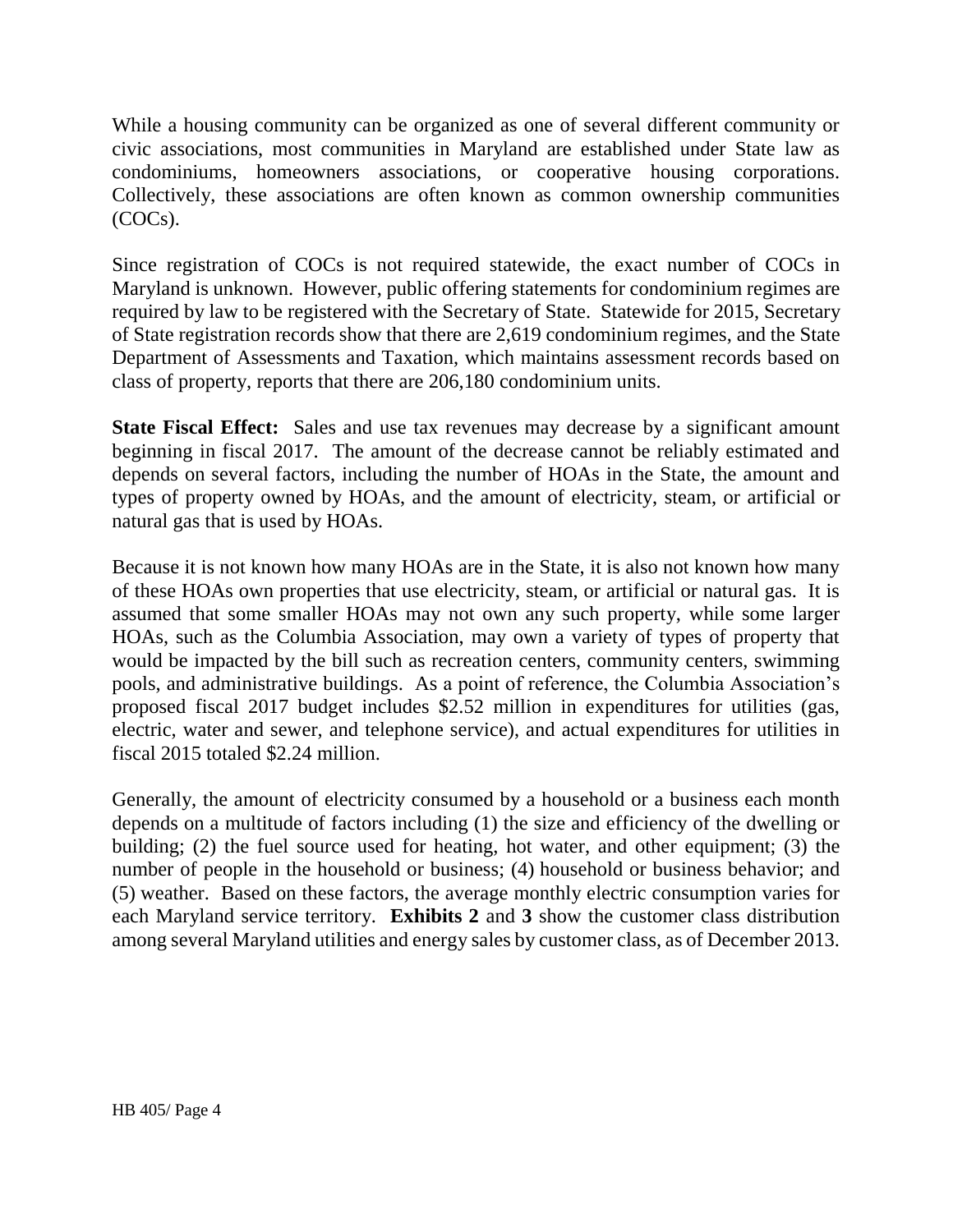## **Exhibit 2 Number of Customers by Class 2013**

| <b>Utility</b> | <b>Residential</b> | <b>Commercial</b> | <b>Industrial</b> | <b>Other</b> | <b>Total</b> |
|----------------|--------------------|-------------------|-------------------|--------------|--------------|
| <b>BGE</b>     | 1,118,769          | 113,008           | 11,620            | 300          | 1,243,697    |
| Delmarya       | 174,110            | 25,899            | 239               | 275          | 200,523      |
| Potomac Edison | 223,537            | 27,693            | 2,845             | 328          | 254,403      |
| Pepco          | 486,127            | 47,487            | 12.               | 88           | 533,714      |

Source: Public Service Commission

# **Exhibit 3 Energy Sales by Customer Class (GWh) 2013**

| <b>Utility</b> | <b>Residential</b> | Commercial | <b>Industrial</b> | Other | <b>Total</b> |
|----------------|--------------------|------------|-------------------|-------|--------------|
| <b>BGE</b>     | 13,077             | 3,035      | 14,339            | 317   | 30,768       |
| Delmarva       | 2,136              | 1,704      | 408               |       | 4,260        |
| Potomac Edison | 3,244              | 2,049      | 1,612             | 16    | 6.921        |
| Pepco          | 5,827              | 8,232      | 396               | 73    | 14,528       |

Source: Public Service Commission

As shown in **Exhibit 4**, natural gas is the most common heating source in the State. In areas of the State where homes do not have natural gas pipelines nearby, other sources such as electricity, heating oil, propane, and wood are the primary fuel sources for heating. Depending on the source of fuel, annual electricity usage is considerably higher for certain households, particularly for electric heating.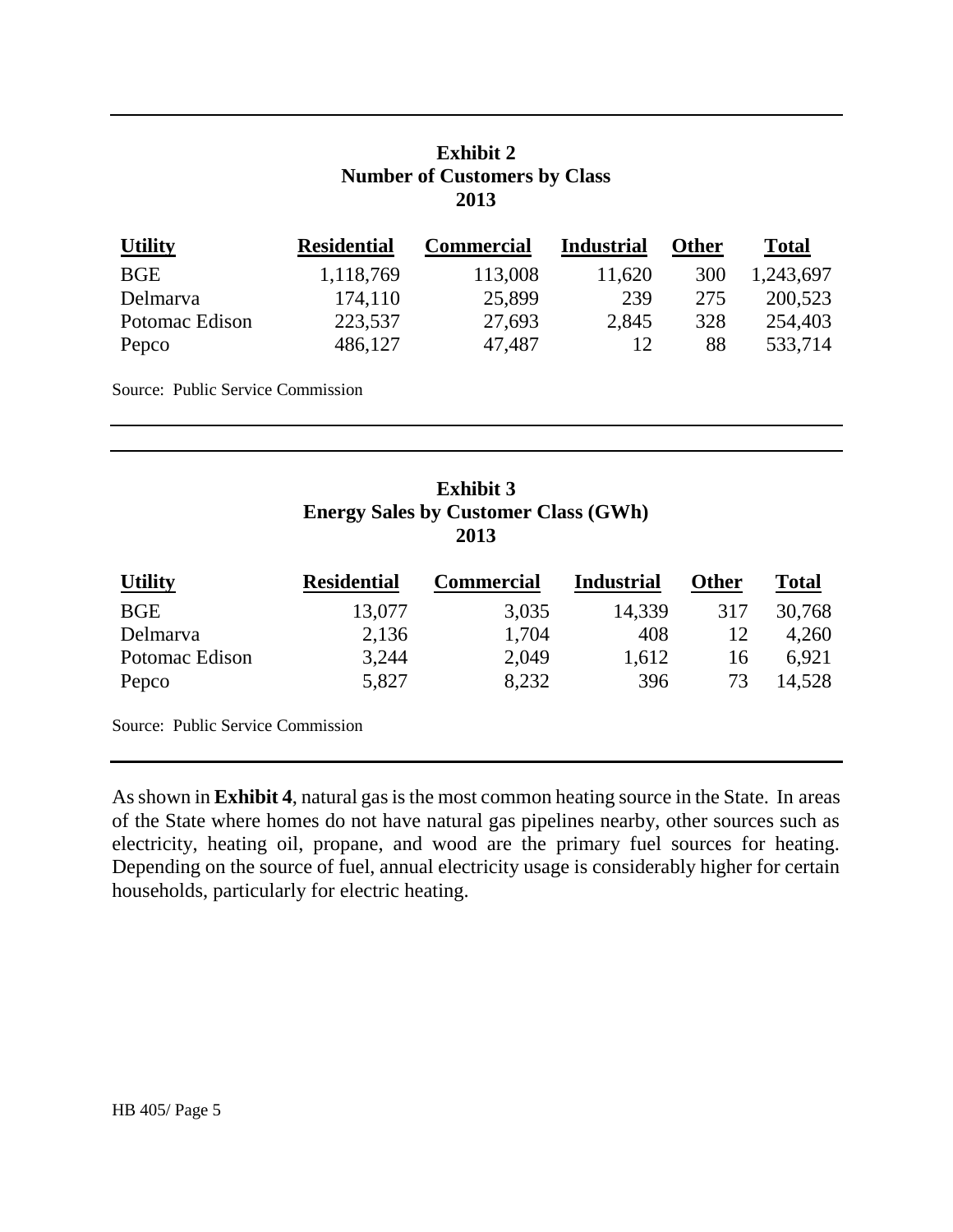



Source: U.S. Census Bureau

As a point of reference, and *for illustrative purposes only*, approximately \$149.9 million in sales taxes were remitted to the Comptroller from light and power companies in fiscal 2015. As an additional point of reference, *for illustrative purposes*, if HOA electricity, steam, and artificial and natural gas usage represents 1.0% of this remittance, total sales tax revenues will decrease by approximately \$1.5 million.

## **Additional Information**

**Prior Introductions:** HB 1291 of 2011 received a hearing in the House Ways and Means Committee, but no further action was taken.

**Cross File:** SB 18 (Senator Mathias) - Budget and Taxation.

**Information Source(s):** Comptroller's Office, Secretary of State, Public Service Commission, Department of Legislative Services